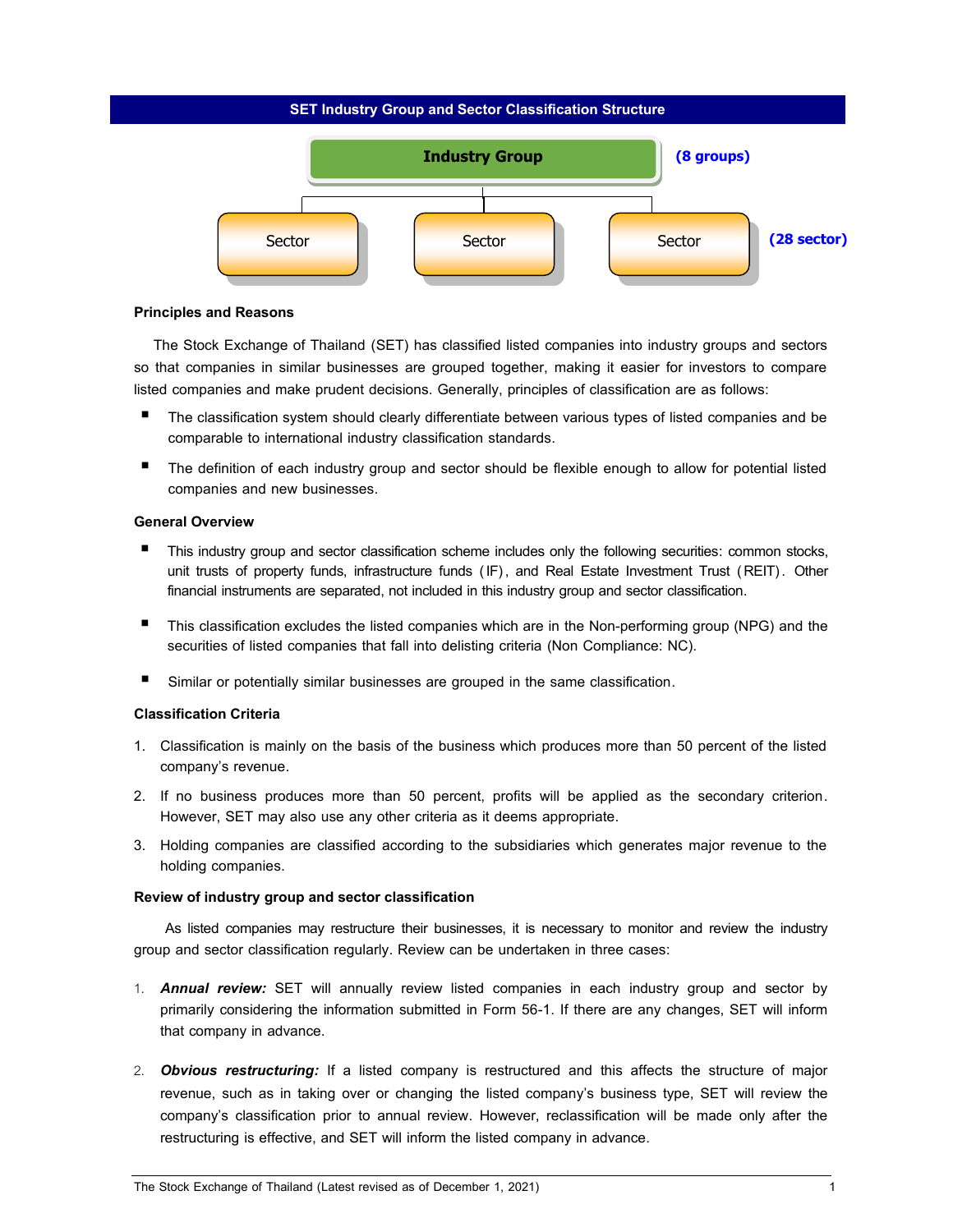3. *Upon request:* A listed company can ask SET to review or make a change to its classification if the listed company believes its current classification is inappropriate by making such a request in writing, together with the reasons for its request, for SET to decide.

# **SET Industry Group and Sector classification structure**

| <b>Industry Group</b>                | Sector                                 | Sector symbol<br>Abbr. |
|--------------------------------------|----------------------------------------|------------------------|
| Agro & Food Industry                 | Agribusiness                           | AGRI <sup>*</sup>      |
| [AGRO]                               | Food & Beverage                        | FOOD <sup>*</sup>      |
| <b>Consumer Products</b>             | Fashion                                | <b>FASHION</b>         |
| [CONSUMP]                            | Home & Office Products                 | <b>HOME</b>            |
|                                      | Personal Products & Pharmaceuticals    | <b>PERSON</b>          |
| Financials [FINCIAL]                 | Banking                                | <b>BANK</b>            |
|                                      | <b>Finance &amp; Securities</b>        | <b>FIN</b>             |
|                                      | Insurance                              | <b>INSUR</b>           |
| Industrials [INDUS]                  | Automotive                             | <b>AUTO</b>            |
|                                      | Industrial Materials & Machinery       | <b>IMM</b>             |
|                                      | Packaging                              | <b>PKG</b>             |
|                                      | Paper & Printing Materials             | <b>PAPER</b>           |
|                                      | Petrochemicals & Chemicals             | <b>PETRO</b>           |
|                                      | Steel & Metal Products                 | <b>STEEL</b>           |
| Property & Construction<br>[PROPCON] | <b>Construction Materials</b>          | <b>CONMAT</b>          |
|                                      | <b>Construction Services</b>           | CONS                   |
|                                      | <b>Property Development</b>            | <b>PROP</b>            |
|                                      | Property Fund & REITs                  | PF&REIT                |
| Resources [RESOURC]                  | Energy & Utilities                     | <b>ENERG</b>           |
|                                      | Mining                                 | <b>MINE</b>            |
| Services [SERVICE]                   | Commerce                               | <b>COMM</b>            |
|                                      | <b>Health Care Services</b>            | <b>HELTH</b>           |
|                                      | Media & Publishing                     | <b>MEDIA</b>           |
|                                      | <b>Professional Services</b>           | <b>PROF</b>            |
|                                      | Tourism & Leisure                      | <b>TOURISM</b>         |
|                                      | Transportation & Logistics             | <b>TRANS</b>           |
| Technology [TECH]                    | <b>Electronic Components</b>           | <b>ETRON</b>           |
|                                      | Information & Communication Technology | <b>ICT</b>             |

## **(8 industry groups and 28 sectors)**

Note \* The revision will be updated from December 1, 2021 onwards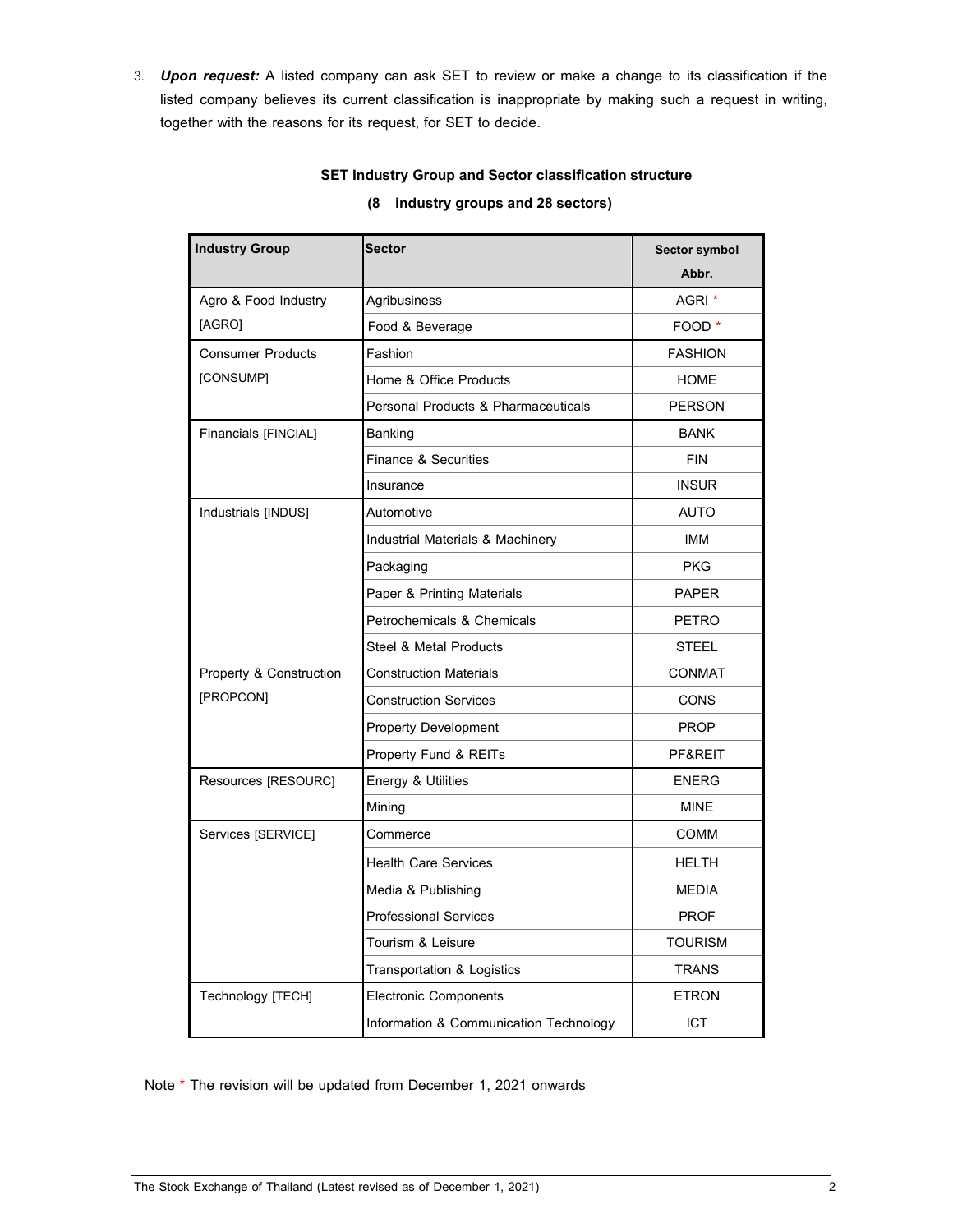# **Agro & Food Industry**

These are companies involved in plantation, forestry, raising livestock, agricultural product processing, and food and beverage production.

### **1. Agribusiness**

- Companies involved in:
	- Producing and distributing agricultural products, plantation, forestry, fishery, raising livestock, including butchery.
	- Producing and distributing livestock feed and aquaculture feed.
	- Distributing primary agricultural products which can be used in other industries This excludes manufacturers of fertilizers or pesticides, which are classified in the chemicals and textile business.

## **2. Food & Beverage**

- Companies involved in:
	- Producing food processed from agricultural products to become prepared or ready-to-eat food, covering meat processing, cooked food, preserved products.
	- Restaurant operators, food distributors.
	- Producing and distributing food and beverages.
	- Producing and distributing food seasoning.
	- Producing and distributing pet foods.

# **Consumer Products**

These are companies involved in producing or distributing consumer goods, whether necessities or luxuries.

### **3. Fashion**

- Companies involved in:
	- Producing, designing, or distributing apparel, shoes, other leather goods or fashion bags.
	- Cutting or processing jewelry or other accessories.
	- Producing raw materials for this sector, such as, manufacturers of textile, thread, hides or skins**.**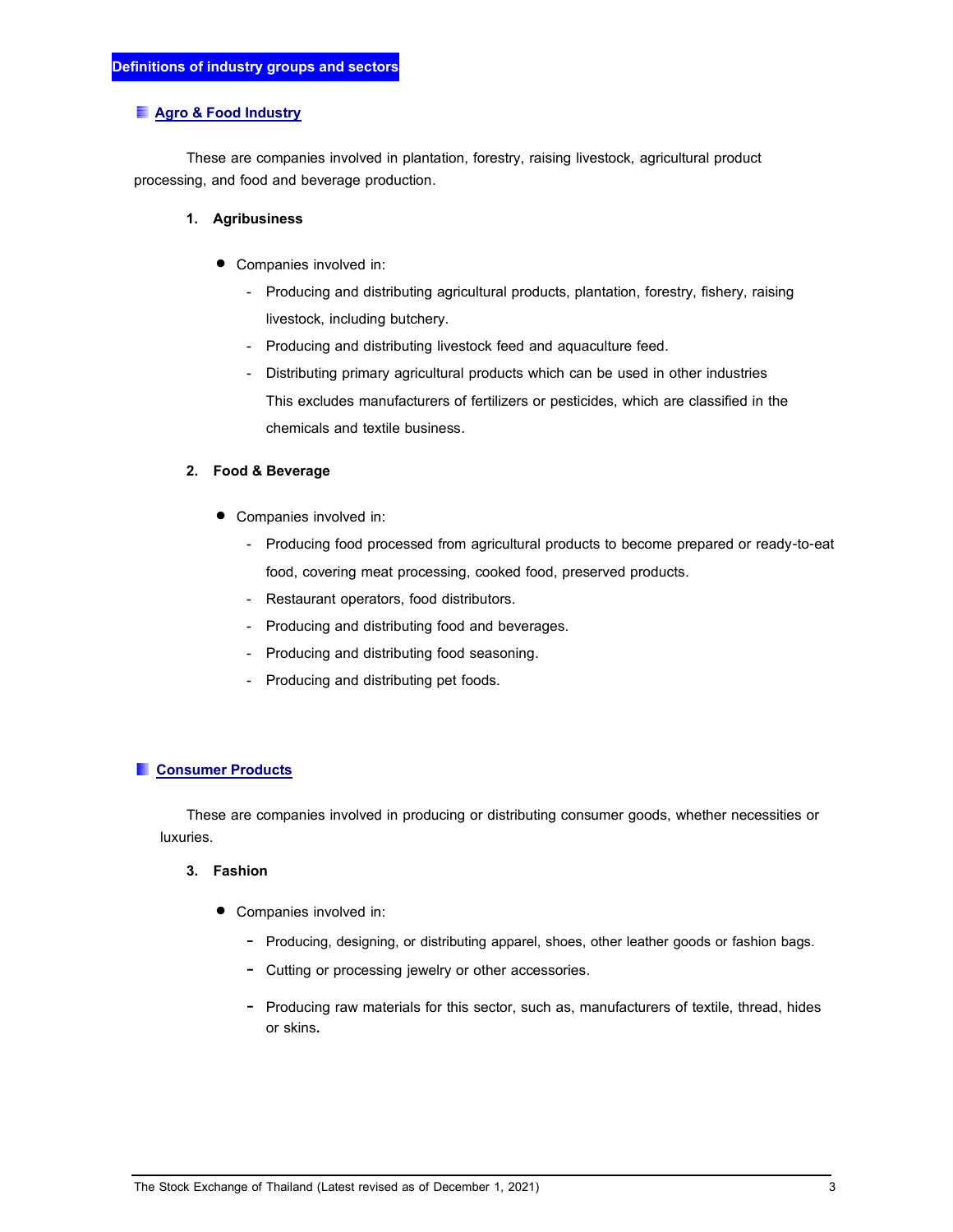## **4. Home & Office Products**

- Operators of household or office goods:
	- Producing or distributing household goods, such as furniture, upholstery, sports equipment, toys, or kitchenware.
	- Manufacturing or distributing light bulbs, including home or office electric equipment, such as televisions, audio equipment, or photocopiers.
	- Producing office stationery, such as pens or document folders.

## **5. Personal Products & Pharmaceuticals**

- Companies involved in:
	- Producing or distributing personal goods, such as cosmetics, beauty care products, perfumes, diapers, or tissues.
	- Producing or distributing pharmaceutical goods, medical devices, or products based on biotechnology.

## **Financials**

These are companies involved in providing financial services, such as banks, finance & securities firms, and insurance companies.

### **6. Banking**

• Companies involved in banking according to the Commercial Banking Act or related laws, including similar enterprises established under special laws.

### **7. Finance & Securities**

• Companies involved in financing, leasing, hire-purchasing, factoring, offering of credit cards, consumer financing, securities companies, asset management companies, and other Securities business

(In case of hire-purchasing, this excludes companies providing services or selling products to customers directly.)

## **8. Insurance**

• Companies involved in business activities as defined in the Non-Life and Life Insurance Acts, including similar enterprises established under special laws.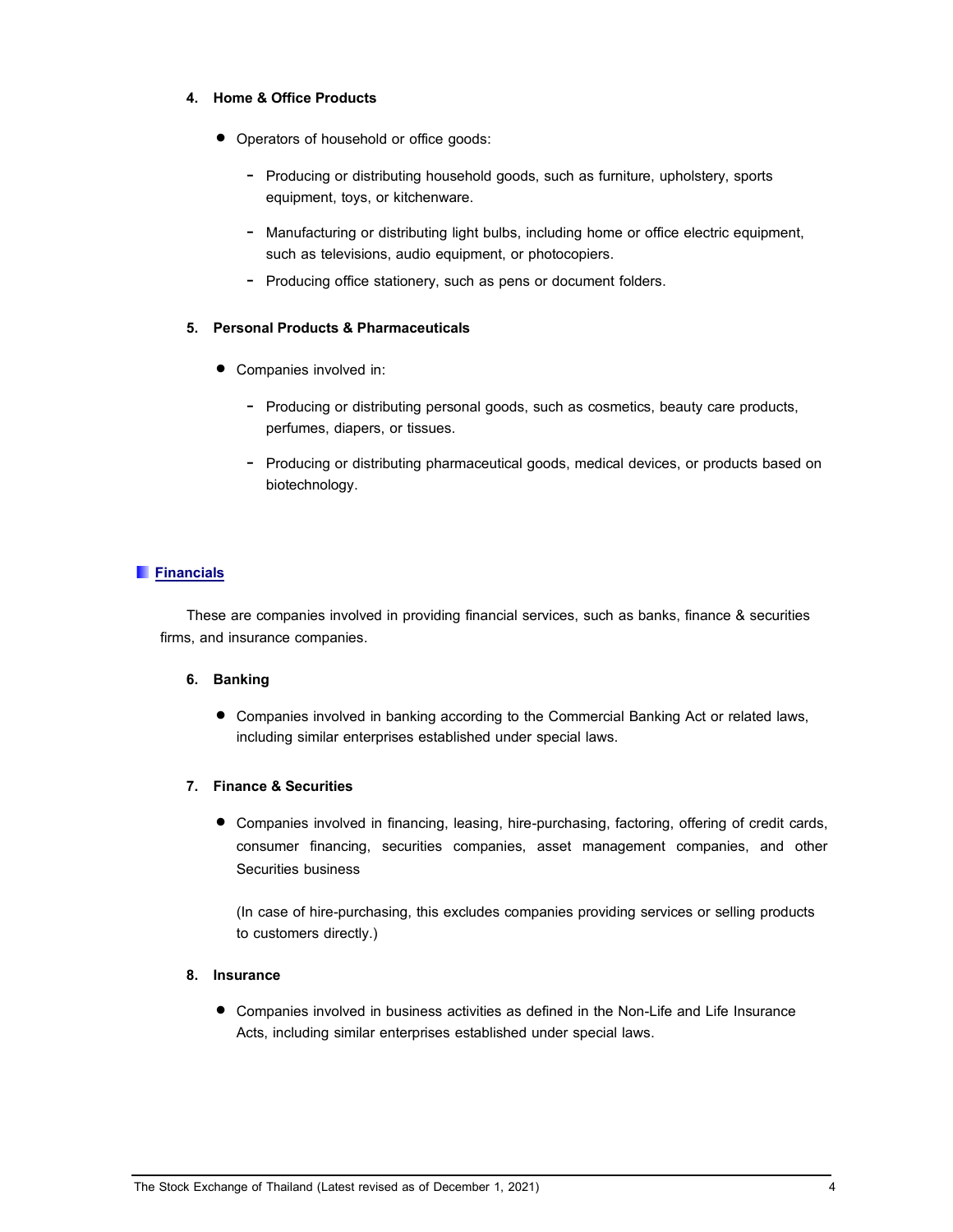## **Industrials**

These are companies involved in producing or distributing general raw materials which can be used in many industries, primary or secondary goods, tools or machines to be used in various production industries, including automotive industry.

### **9. Automotive**

- Companies involved in:
	- Producing or making cars or automobiles.
	- Manufacturing, distributing, or assembling auto parts.
	- Providing car care services.
	- Distributing first or second-hand cars and managing centers for car trading.

## **10. Industrial Materials & Machinery**

- Companies involved in:
	- Producing or distributing of all kinds of machines (whether heavy or light) or tools.
	- Producing or distributing basic equipment or components for electrical appliances, such as wires, light bulbs, electric insulators, and motors.
	- Producing or distributing raw materials used in many industries.

This sector excludes companies which produce tools or equipment that can be used only in a specific sector (that is, they cannot be used in the production of other sectors), as such companies are classified according to the type of end product.

## **11. Packaging**

• Companies involved in manufacturing or distributing containers or components of containers, including materials or products utilized for producing containers, which are not classified under other sectors.

## **12. Paper & Printing Materials**

- Companies involved in:
	- Producing or distributing paper pulp, paper, or any other kinds of paper product.
	- Producing or distributing printing ink.

(This excludes printing houses, which are classified in the Media & Publishing sector)

## **13. Petrochemicals & Chemicals**

- Companies involved in:
	- Producing or distributing products used in petrochemical industries, plastic granules or powder, or molded plastic products.
	- Producing or distributing chemicals, commodity chemicals, specialty chemicals, fertilizers, or pesticides.

Excluding companies which produce specific molded plastic products for equipment, parts, or components of finished products or any specific products.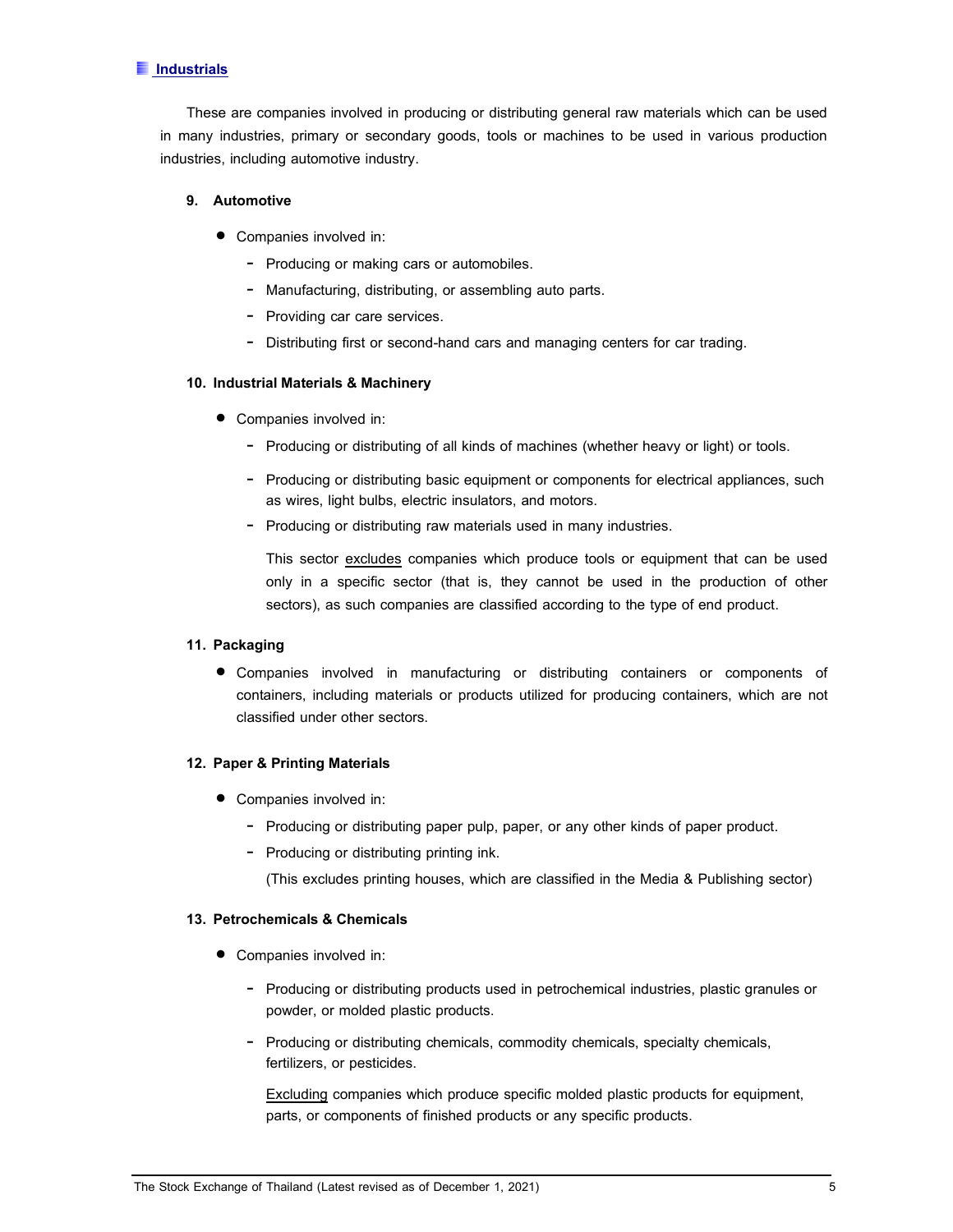### **14. Steeland Metal Products** *: Latest revised as of July 19, 2021*

• Producer, processors, or distributors of steel products, steel fabrication or metal products which have steel as a major component.

## **Property & Construction**

These are companies involved in producing construction materials, property development or administration, or construction and engineering services.

### **15. Construction Materials**

• Companies involved in producing or distributing materials, other than iron & steel, used in construction or refurbishment, including sanitary ware.

#### **16. Construction Services**

- Companies involved in constructing residences or other related units, such as prefabricated houses, condominiums, industrial estates, shopping centers, roads, or bridges, including interior services.
- Companies involved in providing services or advisory services, for construction projects, including related engineering or designs.

### **17. Property Development**

- Companies which are involved in:
	- Developing property for sales or rentals, including related management, such as juristic persons of condominiums, housing estates, or land.
	- Acting as agents or brokers for sale or lease of property.

### **18. Property Fund & Real Estate Investment Trusts (REITs)**

• Mutual funds or trusts that primarily invest in properties or earn revenue from rental fees, interests, or profits from property sales.

### **Resources**

These are companies involved in exploring or managing resources, such as fuel production or supplies, or mining.

### **19. Energy & Utilities**

- Companies involved in:
	- Producing, exploring, drilling, refining, or distributing various forms of natural energy, such as oil and gas.
	- Providing utilities, such as electricity, water, or gas.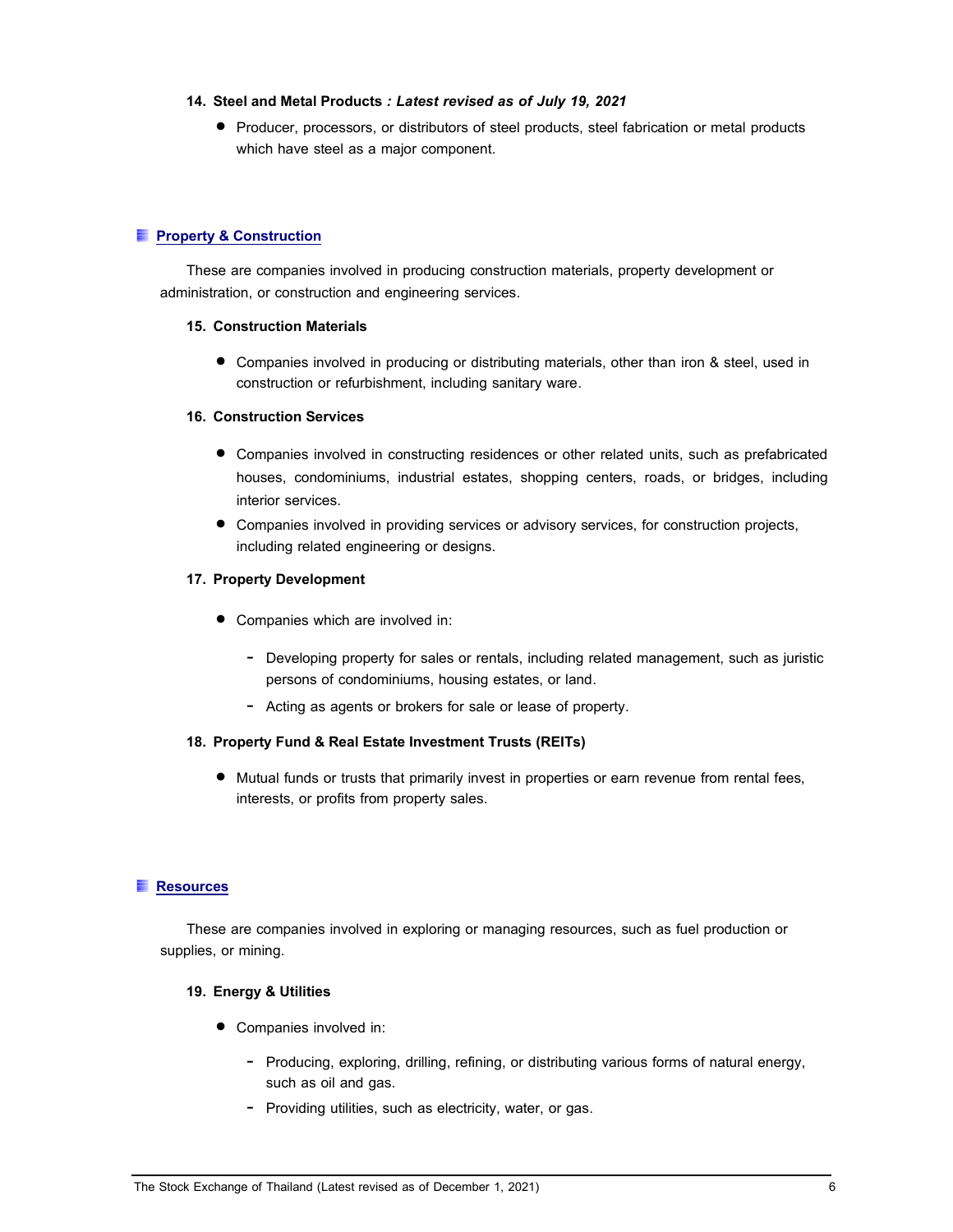### **20. Mining**

• Companies involved in exploring for, extracting, refining, or distributing minerals, whether metal or non-metal, excluding fuel minerals.

## **Services**

These are companies involved in services, excluding financial services, and information or technology services, or other specialized services already classified.

## **21. Commerce**

- Companies involved in:
	- Retailing or wholesaling and including those with physical shops, (such as stores, department stores, discount stores, superstores, and convenience stores.) and companies which provide their retail or wholesale services electronically and do not have physical shops.
	- Selling end products for consumers; such products can be from a wide variety of sectors or industries.

#### **22. Health Care Services**

• Providing health care services, dentistry, beauty surgery, or health or physical rehabilitation.

## **23. Media & Publishing**

- Companies involved in:
	- Producing or distributing the following media:
		- o Entertainment media, such as music, movies, drama, or entertainment shows, including other entertainment service providers, such as movie theatres, or theatres
		- o Television or radio broadcasting services, such as radio or television stations.
		- o Advertising media, such as advertising agencies.
	- Producing or distributing printed media, such as printing houses, publishers, including publishers of periodicals, newspapers, or other printed media.

#### **24. Professional Services**

• Companies providing specialized services which are not classified under other sectors, such as education, business consultation, or disposal of waste treatment, including other specialized services not classified elsewhere.

### **25. Tourism & Leisure**

• Companies involved in: